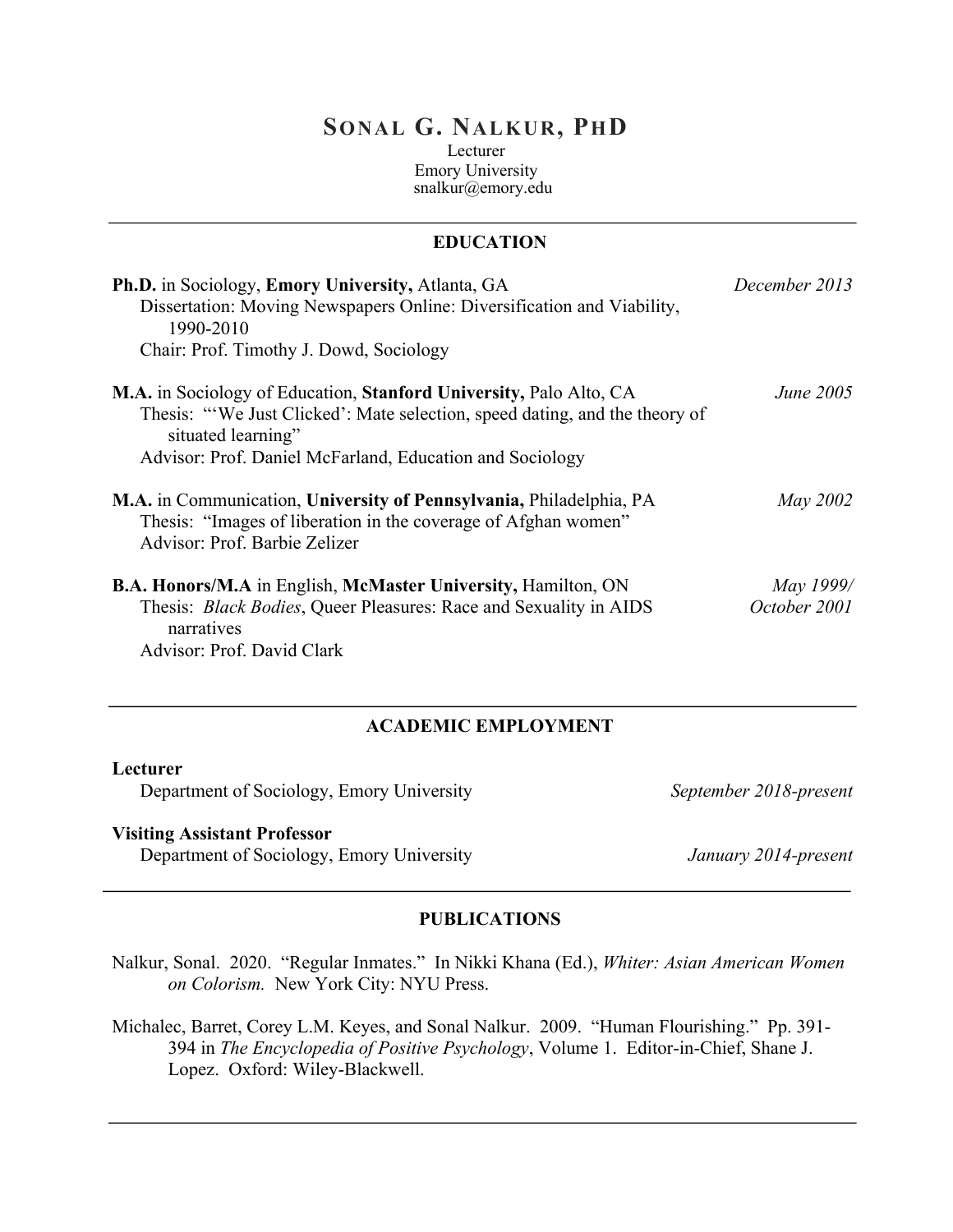### **PAPER PRESENTATIONS**

August, 2012 – American Sociological Association; Denver, CO Nalkur, Sonal and Timothy J. Dowd. 2012. "Attitudes on Public Arts Funding in the United States." Refereed roundtable.

March, 2012 – Southern Sociological Association; New Orleans, LA "Spiritual Identities: Religion and Mass Media Content." Sociology of Culture & Media Network, research paper presentation.

August, 2011 – American Sociological Association; Las Vegas, NV "Moving News Online: Newspaper Diversification (1990-2010)." Sociology of Culture & Media Network; research paper presentation.

September, 2009 **–** European Sociological Association; Lisboa Portugal "Attitudes on arts funding in the United States" Sociology of the Arts Network; research paper presentation.

May, 2006 – Stanford Student Research Symposium "We Just "Clicked": Prosody and Social Bonding." Research paper presentation*.* 

## **AWARDS AND FELLOWSHIPS**

**Emory Sociology Faculty Teaching Award** Emory University, 2018

**Khan Academy Talent Search Winner** Khan Academy, 2016

**Crystal Apple Award** for Excellence in Undergraduate Large Class Education Emory University, 2015

**ORISE Fellowship (Oak Ridge Institute for Science and Education)** Centers for Disease Control, 2012-2013

**SIRE Fellowship** (Scholarly Inquiry and Research at Emory) Emory University, 2011-2012

**Emory Sociology Graduate Student Teaching Award** Emory University, 2011

**Graduate Fellow,** Social & Behavioral Science Research Center Emory University, 2008

**George W. Woodruff Graduate Fellowship** Emory University, 2006-2011

**Graduation Class Speaker** Annenberg School, University of Pennsylvania, 2002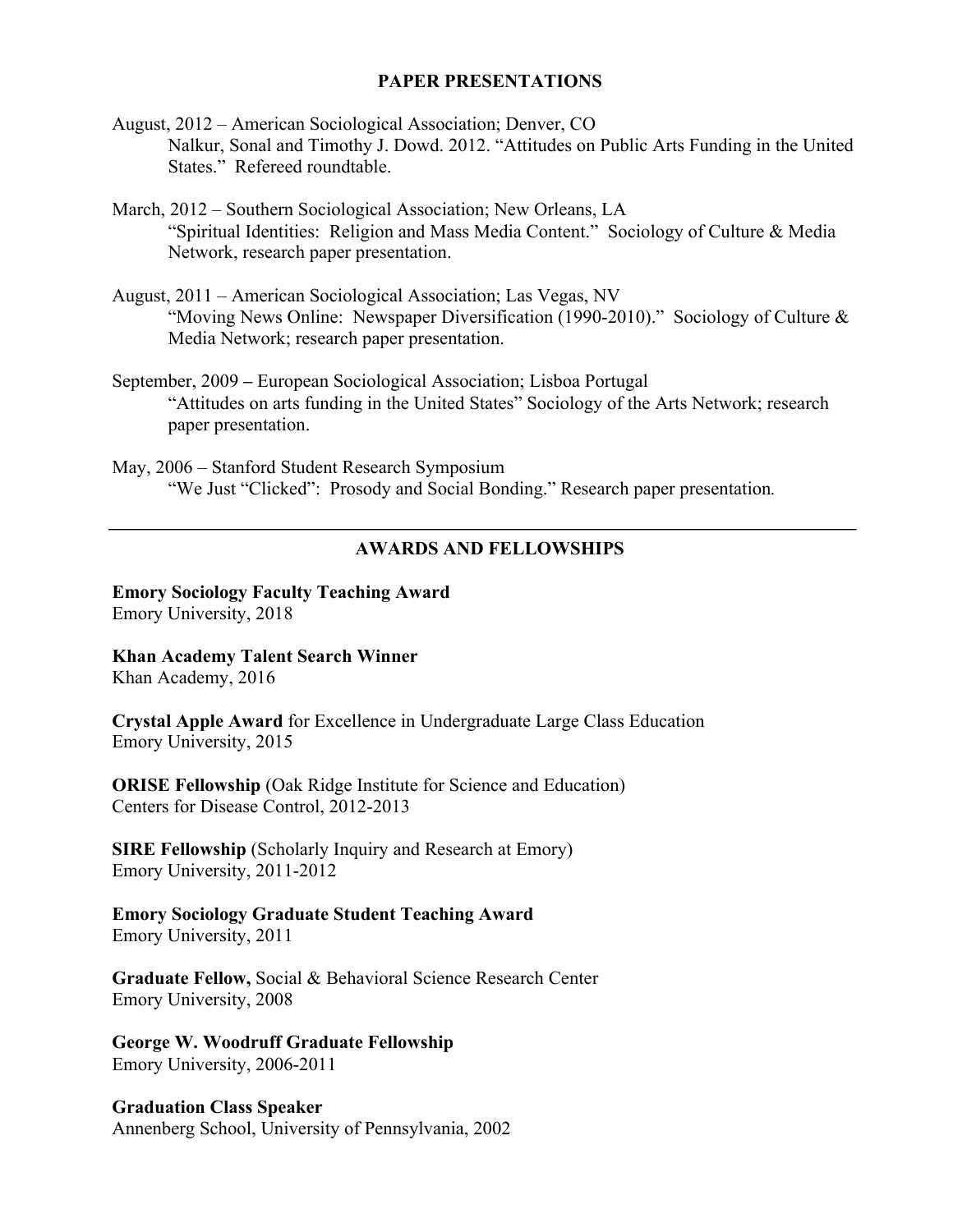#### **Finalist: Penn Prize for Excellence in Teaching**

University of Pennsylvania, 2001-2002, for course "Argumentation and Public Advocacy"

## **TEACHING EXPERIENCE**

Spring, 2020 – Emory University

**Lecturer** – Introduction to Sociology (SOC 101), Criminology (SOC 249) and Internship in Sociology

Fall, 2019 – Emory University

**Lecturer** – Crime and Media (SOC 289), Introduction to Sociology (SOC 101) and Internship in Sociology

- Spring, 2018 Emory University **Lecturer** – Introduction to Sociology (SOC 101) and Internship in Sociology
- Fall, 2018 Emory University **Lecturer** – Criminology (SOC 249)
- Spring, 2018 Emory University

**Visiting Assistant Professor** – Introduction to Sociology (SOC 101) and Social Research I (SOC 355) and Internship in Sociology

#### Fall, 2017 – Emory University

**Visiting Assistant Professor** – Introduction to Sociology (SOC 101) and Culture and Society (SOC 221) and Internship in Sociology

#### Spring, 2017 – Emory University

**Visiting Assistant Professor** – Introduction to Sociology (SOC 101) and Social Research I (SOC 355) and Internship in Sociology

### Fall, 2016 – Emory University

**Visiting Assistant Professor** – Introduction to Sociology (SOC 101) and Culture and Society (SOC 221) and Internship in Sociology

### Spring, 2016 – Emory University

**Visiting Assistant Professor** – Culture and Society (SOC 221) and Internship in Sociology

### Fall, 2015 – Emory University

**Visiting Assistant Professor** – Introduction to Sociology (SOC 101) and Culture and Society (SOC 221) and Internship in Sociology

#### Spring, 2015 – Emory University

**Visiting Assistant Professor** – Introduction to Sociology (SOC 101) and Special Topics in the Sociology of New Media (SOC 389)

#### Fall, 2014 – Emory University

**Visiting Assistant Professor** – Introduction to Sociology (SOC 101)